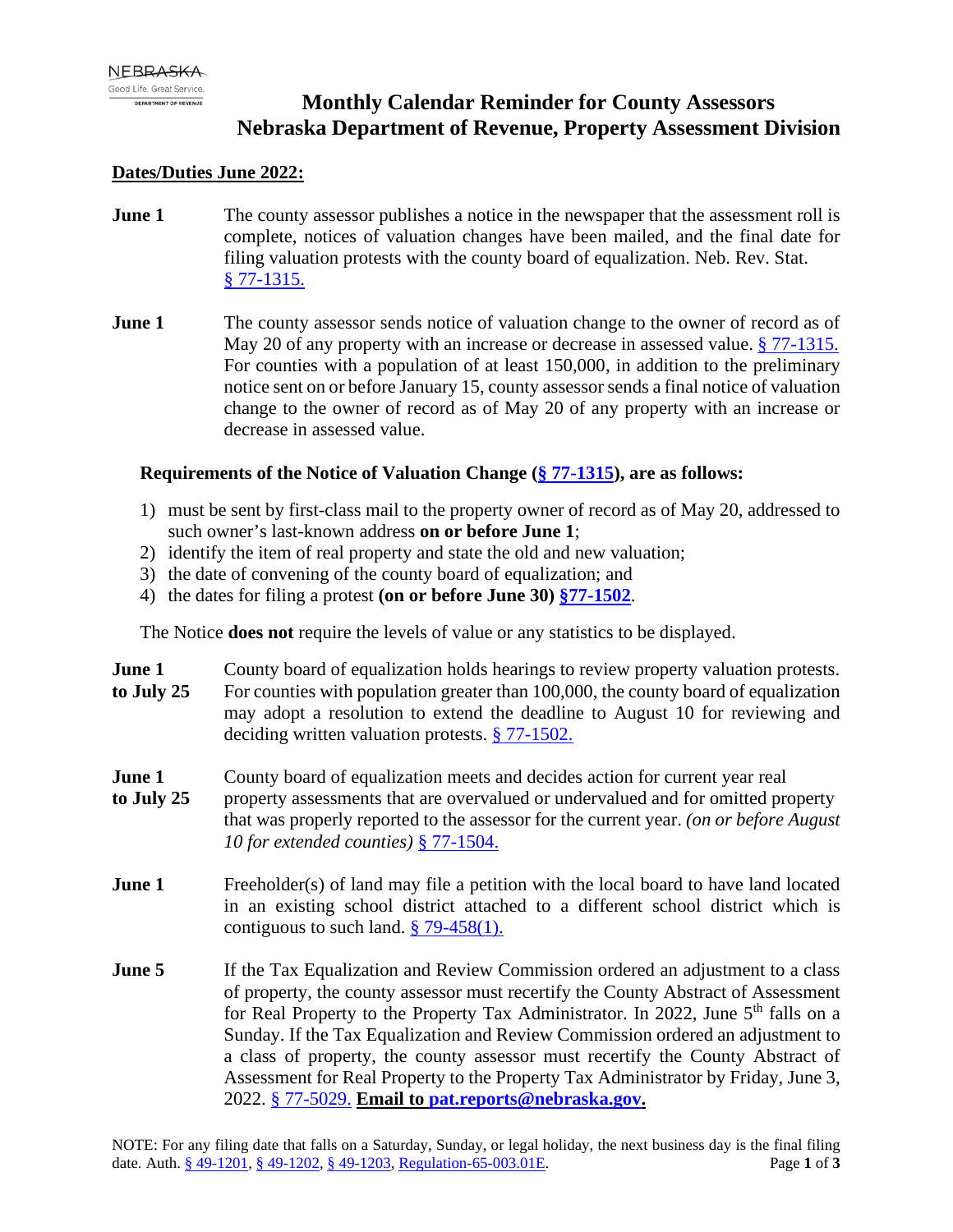- **June 6** The county assessor posts in his or her office and mails to the media, the assessment ratios and other statistical measures, including but not limited to the assessment-tosales ratio, the coefficient of dispersion, and price-related differential, as determined by the Tax Equalization and Review Commission. [§ 77-1315.](https://nebraskalegislature.gov/laws/statutes.php?statute=77-1315)
- **June 15** The county assessor prepares a Plan of Assessment Report for the next three assessment years. [§ 77-1311.02.](https://nebraskalegislature.gov/laws/statutes.php?statute=77-1311.02)
- **June 15** County assessors must electronically file the Real Estate Transfer Statement, Form [521,](https://revenue.nebraska.gov/sites/revenue.nebraska.gov/files/doc/pad/forms/521_Real_Estate_Transfer_Statement.pdf) **for all deeds recorded in May,** on or before the fifteenth of the second month following the month the deed was recorded. [Regulation 12-003.04](https://revenue.nebraska.gov/sites/revenue.nebraska.gov/files/doc/legal/regs/pad/Chapter12_Sales_File.pdf)

**On or before July 15, create a PDF of all Forms 521 and upload to the Nebraska Department of Revenue, Property Assessment Division's (Division) state sales file at [padsalesfile.nebraska.gov.](http://padsalesfile.nebraska.gov/)**

- **June 30** Last day for individuals to file the Homestead Exemption Application, [Form 458,](https://revenue.nebraska.gov/sites/revenue.nebraska.gov/files/doc/tax-forms/f_458.pdf) with the county assessor. [§ 77-3512.](https://nebraskalegislature.gov/laws/statutes.php?statute=77-3512)
- **June 30** Of the year in which the real estate taxes levied on the property for the current year become delinquent, last day for claimants to file a Physician's Certification for Late Homestead Exemption Filing, [Form 458L.](https://revenue.nebraska.gov/sites/revenue.nebraska.gov/files/doc/tax-forms/f_458l.pdf) The Form 458L can be filed by the owner that had an impaired ability to timely file the [Form 458.](https://revenue.nebraska.gov/sites/revenue.nebraska.gov/files/doc/tax-forms/f_458.pdf) §§ [77-3512,](https://nebraskalegislature.gov/laws/statutes.php?statute=77-3512) [77-3514.01.](https://nebraskalegislature.gov/laws/statutes.php?statute=77-3514.01)
- **June 30** Of the year in which the real estate taxes levied on the property for the current year become delinquent, last day to file late homestead application by the owner whose spouse became deceased during the year for which the exemption is requested. The late application must be accompanied by deceased spouse's death certificate. §§ [77-3512,](https://nebraskalegislature.gov/laws/statutes.php?statute=77-3512) [77-3514.01.](https://nebraskalegislature.gov/laws/statutes.php?statute=77-3514.01)
- **June 30** If the application for a homestead exemption was rejected on the basis of value, the complaint must be filed by June 30. The County Board of Equalization may, by majority vote, extend such deadline to July 20. If the application for homestead was rejected on any other basis, the complaint must be filed within 30 days from receipt of the notice from the county assessor showing such rejection. [§ 77-3519.](https://nebraskalegislature.gov/laws/statutes.php?statute=77-3519)
- **June 30** Last day for late permissive exemption applications to be filed with the county assessor and written request to the county board of equalization for waiver of the late filing, [Form 451](https://revenue.nebraska.gov/sites/revenue.nebraska.gov/files/doc/pad/forms/451_Exempt_App.pdf) or [Form 451A.](https://revenue.nebraska.gov/sites/revenue.nebraska.gov/files/doc/pad/forms/451A_Reaffirmation_of_Tax_Exemption.pdf) [§ 77-202.01.](https://nebraskalegislature.gov/laws/statutes.php?statute=77-202.01)
- **June 30** Last day for real property valuation protest to be filed with the county clerk. [§ 77-1502.](https://nebraskalegislature.gov/laws/statutes.php?statute=77-1502)